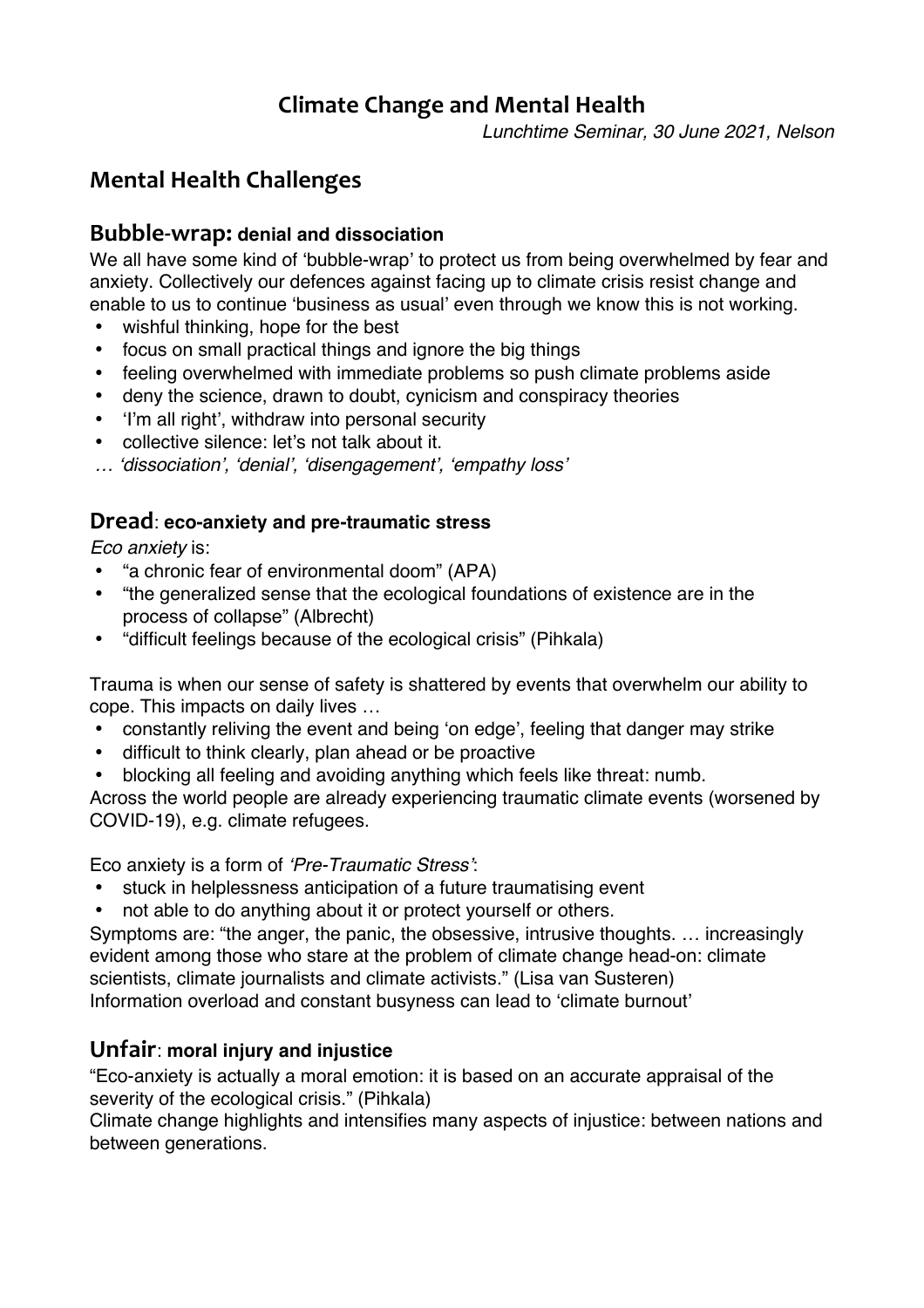*Moral Injury* is a violation of our sense of what is right:

"The helplessness of feeling caught up in a vast machine that prevents one from acting with care and conscience. Feeling one's own experience and sense of reality is brushed aside and does not count. Many people now report feeling this way about the economic and political world in which they live, that inevitably generates a climate crisis. Suffering moral injury is a sign of mental health, not disorder. It means that one's conscience is alive!" (Sally Weintrobe)

## **Loss**: **grief and lament**

*Grief* is the process of coming to terms with loss

We have rituals for grieving when a loved one dies, but how do we grieve the destruction of natural places and species? Ecological grief is a painful, but honest response to the loss of forests or species extinction.

Grief, especially ecological grief, can be complicated by shame & guilt, and anger & rage. Like anxiety, grief is multi-layered and interacts with events in our personal lives.

"We are still struggling to acknowledge what we have already lost, and what is too late for us to save. Our failure to acknowledge these things does not make them go away. To lament we first name the damage, give space where this damage can be addressed, then allow grief to be expressed, act out repentance and restitution, and so access restoring forgiveness. Hope, like lament, then becomes a way of being in the world." *(Hannah Malcolm)*

#### Resources:

- Climate Psychology Alliance podcast: 13 October 2019, **'Eco-anxiety, eco-despair, eco-depression, eco-grief?'**
- Article on Research Gate: '**Anxiety and the Ecological Crisis: An Analysis of Eco-Anxiety and Climate Anxiety',** Panu Pihkala, *Sustainability*, September 2020
- TED talk by Per Espen Stoknes, **'How to transform apocalypse fatigue into action on global warming**', September 2017

#### Discuss in pairs:

- *How have you noticed these challenges affecting you personally? your clients? other people you know?*
- *Is anxiety about the world a bad thing? How might it be helpful or unhelpful?*

Silvia Purdie Place Consultancy www.place.net.nz